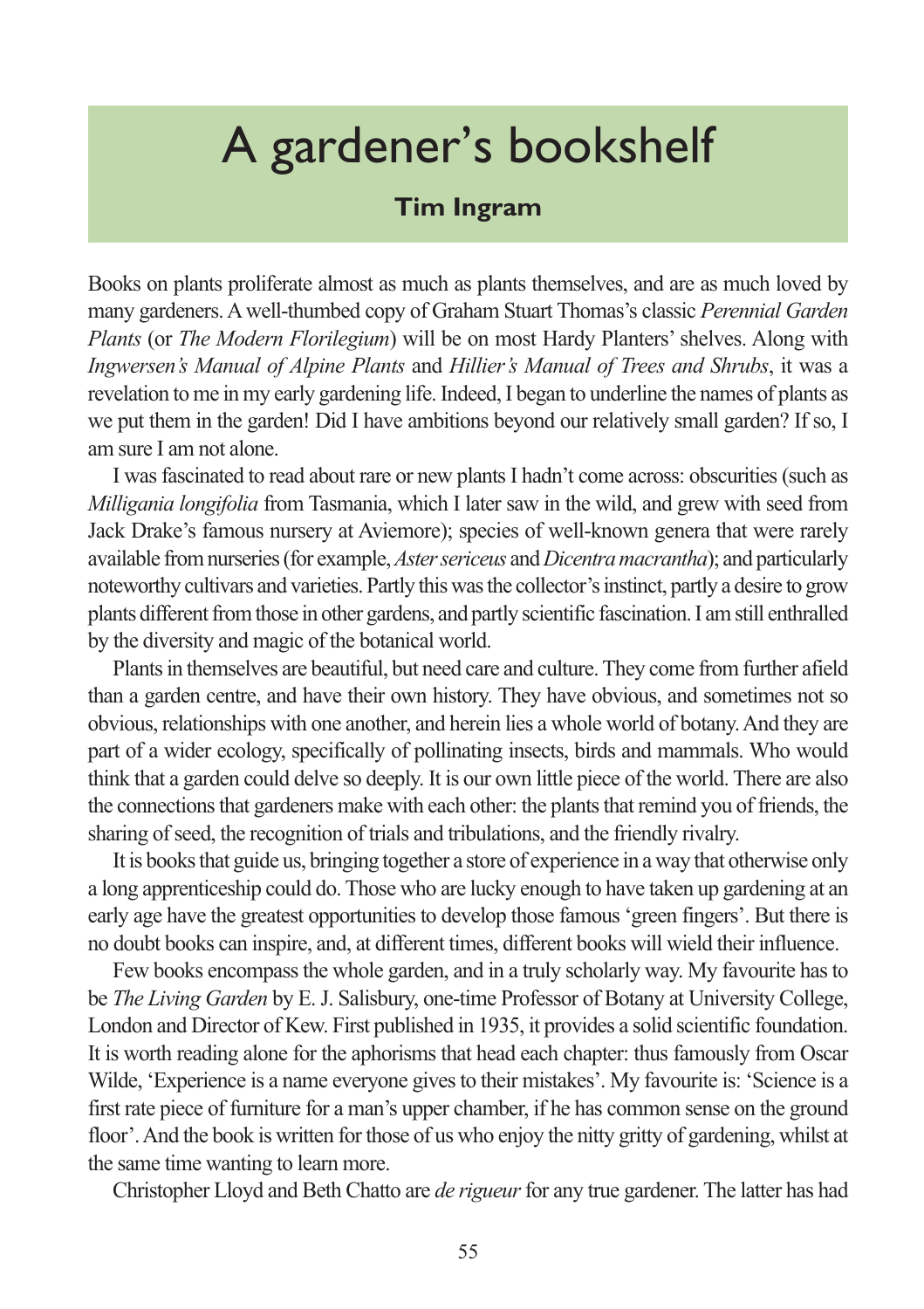the most influence on me, partly because our garden is also relatively dry and sunny, and partly because I admire her seemingly effortless skill at bringing plants together so artistically. Christopher Lloyd's writings lift you into different world of gardening, now so brilliantly sustained by Fergus Garrett. A friend has described Dixter as "terrifying" and I know what she means: the extraordinary flamboyance of the plantings are way beyond what most of us could manage, and we can only look on with awe. However, to read *The Well-Tempered Garden* and *The Adventurous Gardener* sets us off in the right direction, even if our circumstances, and natural abilities, are less extraordinary! And Christopher Lloyd, for all his provocative and strong views, was a huge inspiration for the individual gardener, that is, the 'individualism' of the gardener, which is a rare talent.

The nurseries associated with Great Dixter and Beth Chatto's garden stress the importance of propagating and distributing plants, one of the most valuable functions of our gardens. Unlike the painters of the past who had to grind their own pigments, modern gardeners simply consult their copy of *Plant Finder* and pick up the phone! For those who make their living from propagating plants, seed lists and propagation manuals have particular importance. I have found several invaluable. Even for the amateur, the *Nursery Stock Manual*(1975), based on research at the Kinsealy Agricultural Institute in Dublin, is extremely useful on propagating woody plants. Another classic, *Propagation of Trees, Shrubs and Conifers* by Wilfred Sheat, may seem outdated, but it is packed with information, and describes techniques still relevant today. Both books stress the importance of timing to obtain good results and give detailed advice for individual species and genera.

One of my interests is alpine plants, and the classic guide is *The Propagation of Alpines* (1950) by Lawrence Hills, especially famed for founding the Henry Doubleday Research Association (now Garden Organic). Again, though outdated in many ways, it is packed with information.

A member of the HPS, Peter Thompson was and is highly respected. Probably his greatest achievement was initiating more systematic studies on seed germination and storage at Kew, which has led on to the renowned Seed Bank at Wakehurst Place. *Creative Propagation*, first published in 1989 and since thoroughly revised and extended, is hugely valuable for its wide and detailed coverage of all types of plants and for its highly intelligent and readable style. For any gardener wanting to multiply their plants, it should be the first port of call.

One can only marvel at a partnership like Martyn Rix and Roger Phillips. Combining potted biographies of plants with comprehensive illustrations is an exciting mix for the armchair gardener. As with Graham Stuart Thomas's treatise, I found myself drawn to plants that were new to me, for example the yellow *Morina coulteriana* or the robust *Corydalis nobilis*, both of which I have tried to grow, unsuccessfully. Seeing plants in their native settings is especially inspiring, and its omission a great failing of most television gardening programmes. Knowledge of plants in their natural habitats can only increase our skills and result in more diverse and exciting gardens throughout the country.

It takes a long while to become so immersed in one's garden that somehow it begins to take